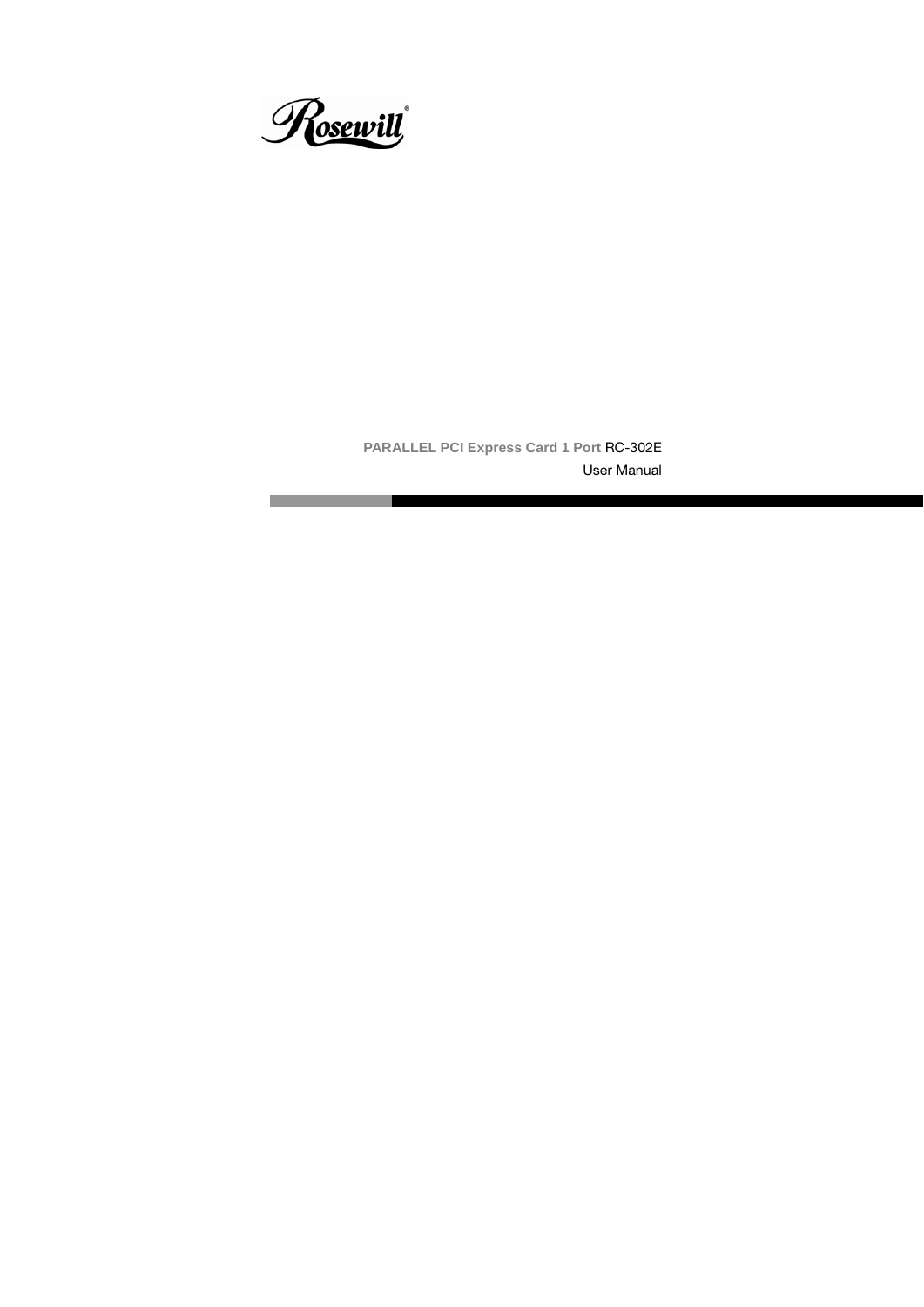# *Features and Benefits*

| Features   |           | Compliant with PCI Express Base spec 1.1                      |
|------------|-----------|---------------------------------------------------------------|
|            |           | Compliant with PCI Power Management 1.2                       |
|            | $\bullet$ | Add one IEEE1284 Parallel port on system                      |
|            |           | Supports Standard Parallel Port (SPP), Enhanced Parallel Port |
|            |           | (EPP) & Enhanced Capability Port (ECP)                        |
|            | ٠         | Data transfer rate up to 2.5Mbps                              |
|            |           |                                                               |
| <b>Bus</b> |           | PCI-Express x1                                                |
|            |           |                                                               |
| Connectors |           | 1 x DB25 female connector                                     |

# *System Requirements*

- Windows® 2000, XP/2003 32/64 bit, Vista 32/64 bit, 7 32/64 bit
- PCI Express-enabled system with an available PCI Express slot

# *Package Contents*

- $\bullet$  1 x PCIe Parallel Card 1 Port
- 1 x Driver CD
- $\bullet$  1 x User's Manual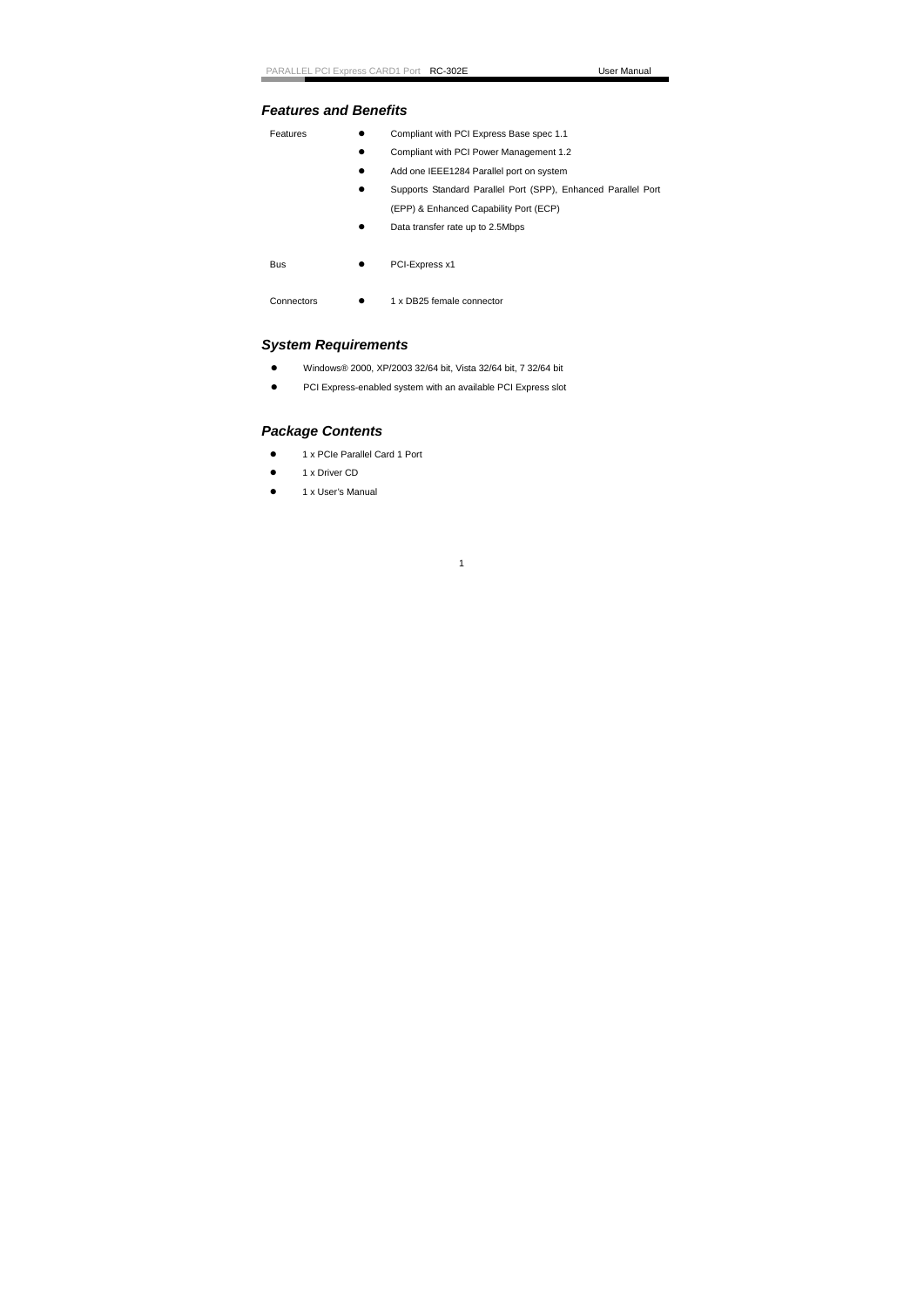# *Hardware Installation*

- 1. Turn Off the power to your computer.
- 2. Unplug the power cord and remove your computer's cover.
- 3. Remove the slot bracket from an available PCIe slot.
- 4. To install the card, carefully align the card's bus connector with the selected PCIe slot on the motherboard. Push the board down firmly.
- 5. Replace the slot bracket's holding screw to secure the card.
- 6. Replace the computer cover and reconnect the power cord.

### *Driver Installation*

### *For Windows® 2000*

- 1. Insert the Driver CD into the CD-ROM drive.
- 2. At the **Found New Hardware Wizard**, click **Next**.
- 3. Select **Search for a suitable driver for my device (recommended)**, and click **Next**.
- 4. Check **CD-ROM drives**, uncheck the other boxes, then click **Next**.
- 5. Click **Next**.
- 6. Click **Finish** to complete the driver installation.

### *For Windows® XP/Server 2003/XP-x64/Server 2003-x64*

- 1. Insert the Driver CD into the CD-ROM drive.
- 2. At the **Found New Hardware Wizard**, select **Install the software automatically (Recommended)**, then click **Next**.